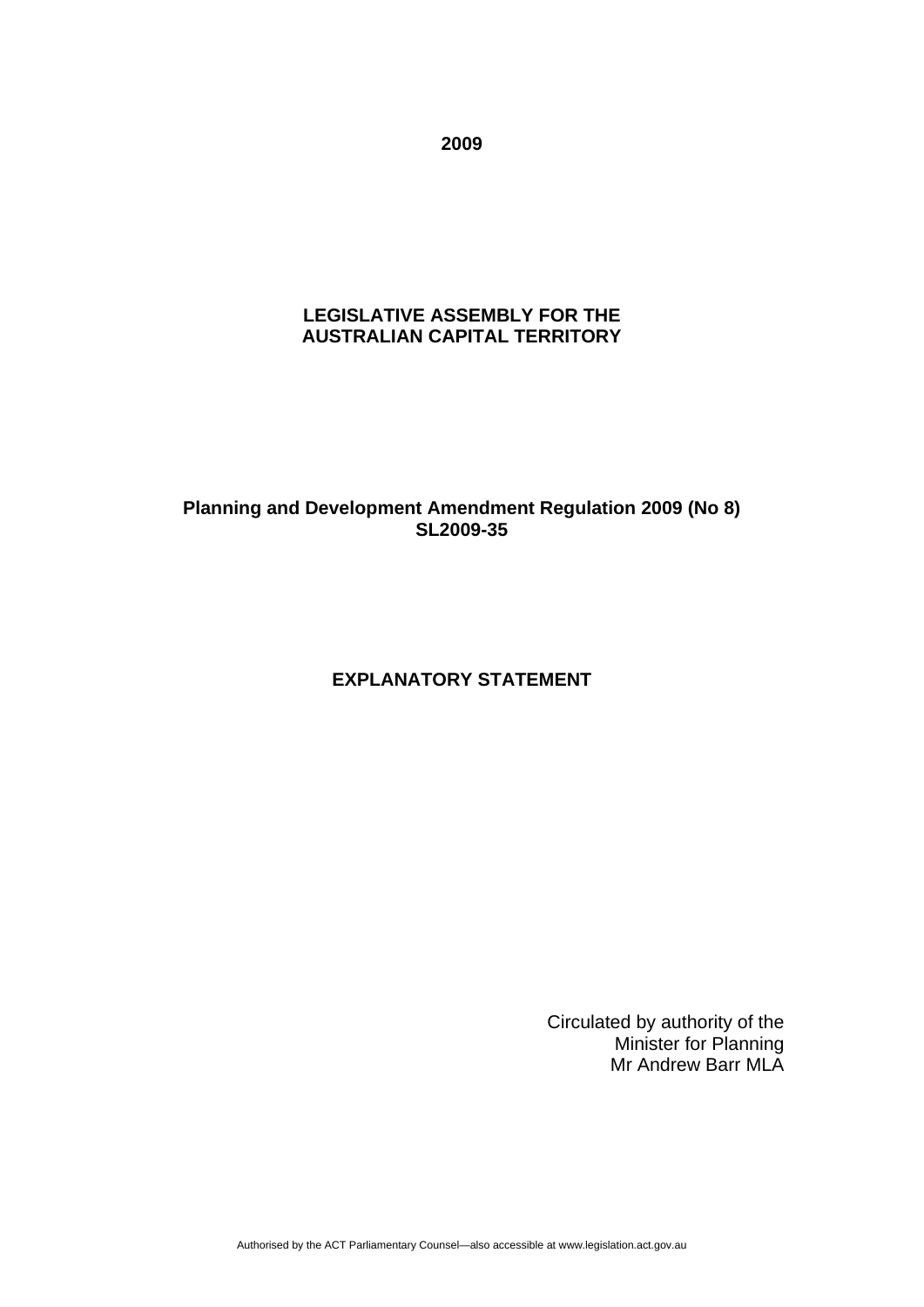#### *PLANNING AND DEVELOPMENT AMENDMENT REGULATION 2009 (No 8)*

## **EXPLANATORY STATEMENT**

#### **Overview**

#### **Background**

This statement applies to the Planning and Development Amendment Regulation 2009 (No 8) (the proposed law) made under the Planning and Development Act 2007 (the Act) and related policies and measures.

On 3 February 2009, the Commonwealth announced its \$42b *Nation Building and Jobs Plan* (the "Commonwealth Plan"). The Commonwealth Plan is intended to provide a stimulus to the national economy to mitigate the effects of the current global financial crisis and economic downturn.

In view of the global financial crisis and its potential flow-on impacts on ACT businesses and industry, the ACT Government has engaged with industry in order to understand their circumstances and as a result of that consultation, the Government decided on a range of initiatives to address industry concerns. The policy objectives and associated initiatives were announced as part of the 2009-2010 Territory Budget and in subsequent Ministerial media statements.

The proposed law deals with amendments to legislation to facilitate the implementation of three initiatives announced in the Budget to:

1. provide a two year moratorium on fees for extensions of time to commence or complete developments, commencing 1 July 2009. The Act allows a lessee to apply for an extension of time to commence or complete building or other development required by a lease. A fee up to five times the annual land rate is charged and various conditions are set out in the regulations. These "penalties" were introduced to encourage timely developments in an environment of sharply appreciating land values, where the holding costs of land were more than offset by capital gains. The penalties were implemented under the Government's Affordable Housing Action Plan (announced in July 2007) which included measures to deter land banking. The moratorium, which recognizes current economic difficulties, and will apply to commercial and industrial development work, and will be implemented through waivers under the *Financial Management Act 1996* with minor consequential amendments to the *Planning and Development Regulation* and *Act*;

2. reduce the general Change of Use Charge rate applicable to lease variations from 75 per cent to 50 per cent for a period of one year, commencing on 1 June 2009, pending the progressing of the Government's decision to codify the charge. The reduction in the charge will be implemented by a Policy Direction made under s177 of the *Planning and Development Regulation 2008*;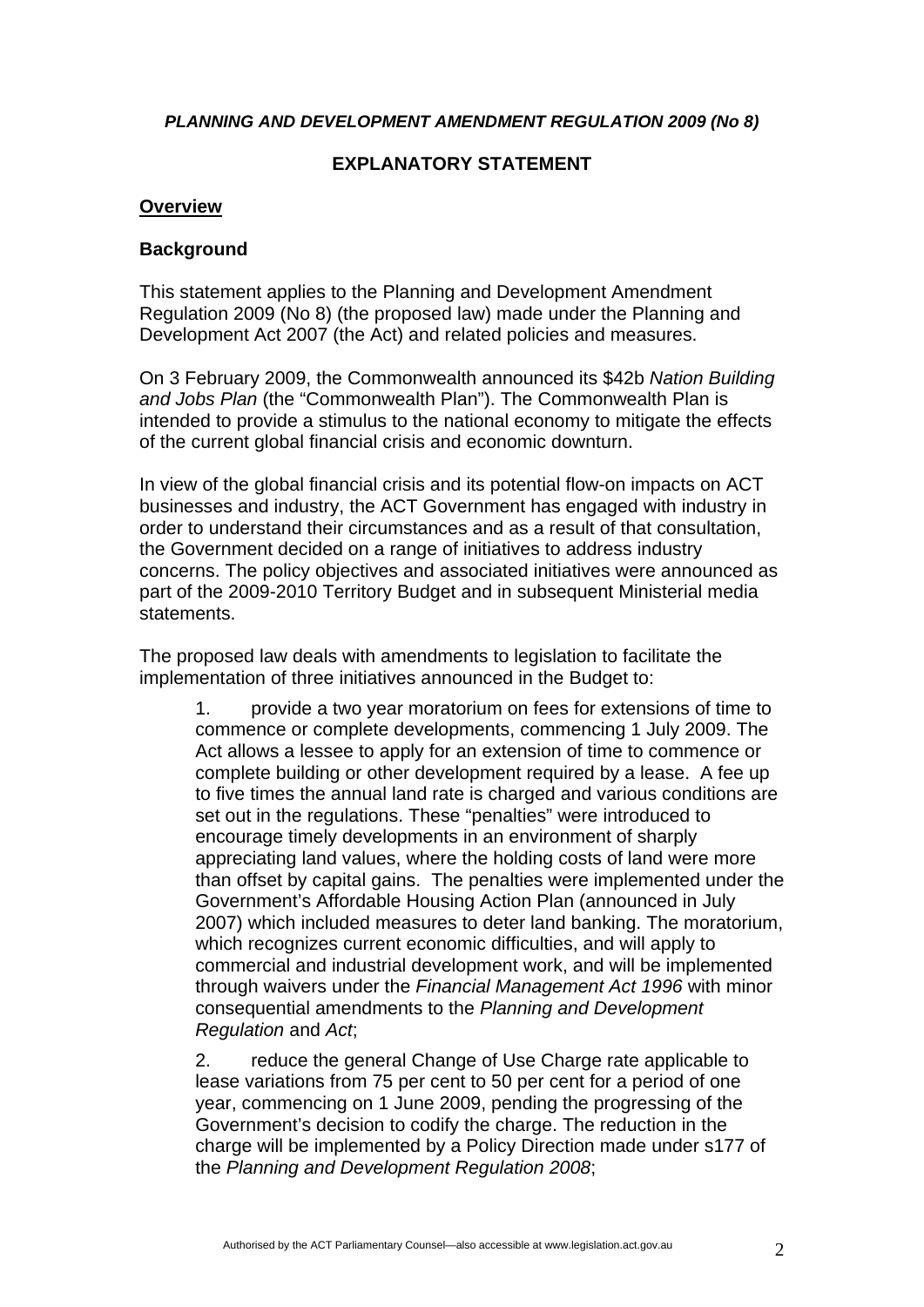3. provide a 100 per cent remission of the Change of Use Charge for lease variations associated with the redevelopment of disused service station sites, for a period of one year commencing 1 June 2009. This will help to offset the site remediation costs (which can be in the vicinity of \$1 million) and will be applicable once a development approval for redevelopment is granted and construction work on the project has reached the first inspection stage. The remission of the charge will be implemented by a Policy Direction made under s177 of the *Planning and Development Regulation 2008*;

The principal means of giving effect to these Budget policy decisions is through other instruments – a waiver under s131 of the *Financial Management Act* and policy directions under s177 of the *Planning and Development Regulation*.

## **Retrospectivity of some provisions and human rights issues**

Section 175(6) of the proposed law has the effect of allowing a reduction in the change of use charge, announced in the Territory Budget for 2009-2010 (Budget speech - Budget Paper 1, 5 May 2009) and subsequently by Ministerial media statement (Treasurer, 8 June 2009), to operate retrospectively from 1 June 2009. The policy directions made in conjunction with the proposed law reduce the change of use charges in relation to lease variations applied for from 1 June 2009, in specified circumstances.

The *Legislation Act 2001* section 76 allows for retrospective commencement of a provision if it is a *non prejudicial provision* within the meaning of section 76 (4).

Section 76 states:

(1) A statutory instrument may provide that a non-prejudicial provision of the instrument commences retrospectively.

(2) Unless this subsection is displaced by, or under authority given by, an Act, a statutory instrument cannot provide that a prejudicial provision of the instrument commences retrospectively.

- (3) This section is a determinative provision.
- (4) In this section:

*non-prejudicial provision* means a provision that is not a prejudicial

provision.

*prejudicial provision* means a provision that operates to the disadvantage of a person (other than the Territory or a territory authority or instrumentality) by—

- (a) adversely affecting the person's rights; or
- (b) imposing liabilities on the person.

Under section 76(1) of the *Legislation Act*, section 175(6) of the proposed law is not prejudicial as it reduces fees and does not operate to the disadvantage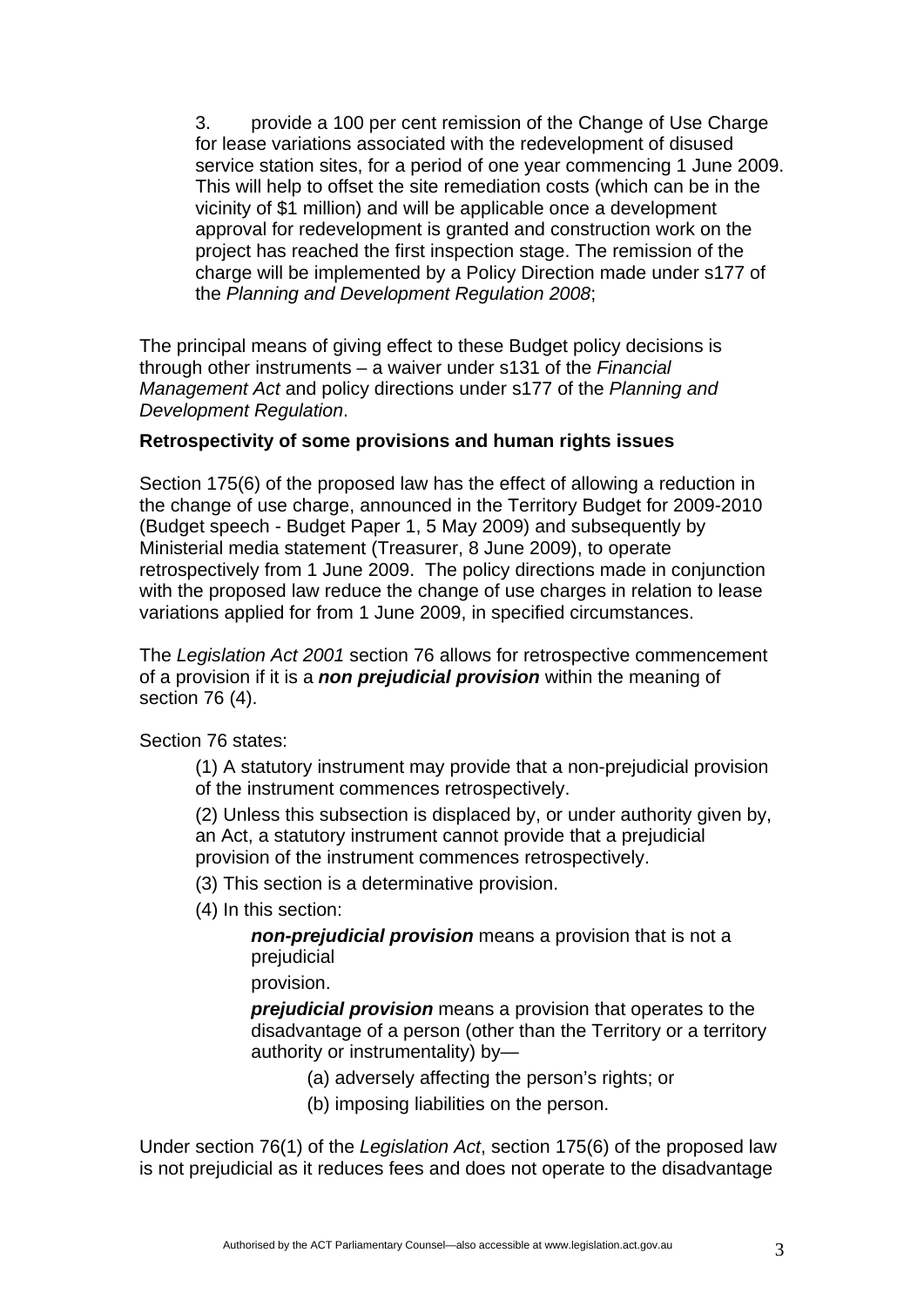of a person (other than the Territory or a territory authority or instrumentality) and therefore the provision may commence retrospectively.

## **Regulatory impact statement**

The *Legislation Act 2001* section 36 states:

(1) A regulatory impact statement need not be prepared for a proposed subordinate law or disallowable instrument (the proposed law) if the proposed law only provides for, or to the extent it only provides for:

(a) a matter that is not of a legislative nature, including, for example, a matter of a machinery, administrative, drafting or formal nature;

(b) a matter that does not operate to the disadvantage of anyone (other than the Territory or a territory authority or instrumentality) by —

(i) adversely affecting the person's rights; or

(ii) imposing liabilities on the person;

(e) an amendment of a territory law that does not fundamentally affect the law's application or operation;

(k) an amendment of a fee, charge or tax consistent with announced government policy.

A regulatory impact statement is therefore not required for the proposed law for the following reasons:

- 36(1)(b) The proposed law does not adversely affect any rights and do not impose liabilities, but rather operates to temporarily reduce in part (general rate of CUC) or in full (waiver of fees for extensions of time to develop; 100% remission of CUC on redevelopment of service station sites) existing liabilities in specified circumstances;
- 36(1)(k) The proposed law amends a fee, charge or tax consistent with Government policy announced in the 2009-2010 Budget;
- 36(1)(a) &/or (e) The proposed laws makes a series of minor amendments to the Act and Regulation in relation to extensions of time to commence or complete development, but these amendments are not of a substantive legislative nature, but merely clarification of drafting to better reflect the policy and existing application of the affected provisions.

## **Detailed summary of provisions**

**Clause 1 – Name of Regulation** –states the name of the regulation, which is the *Planning and Development Amendment Regulation 2009 (No 8)*.

**Clause 2 – Commencement** –states that the regulation commences on the day after its notification.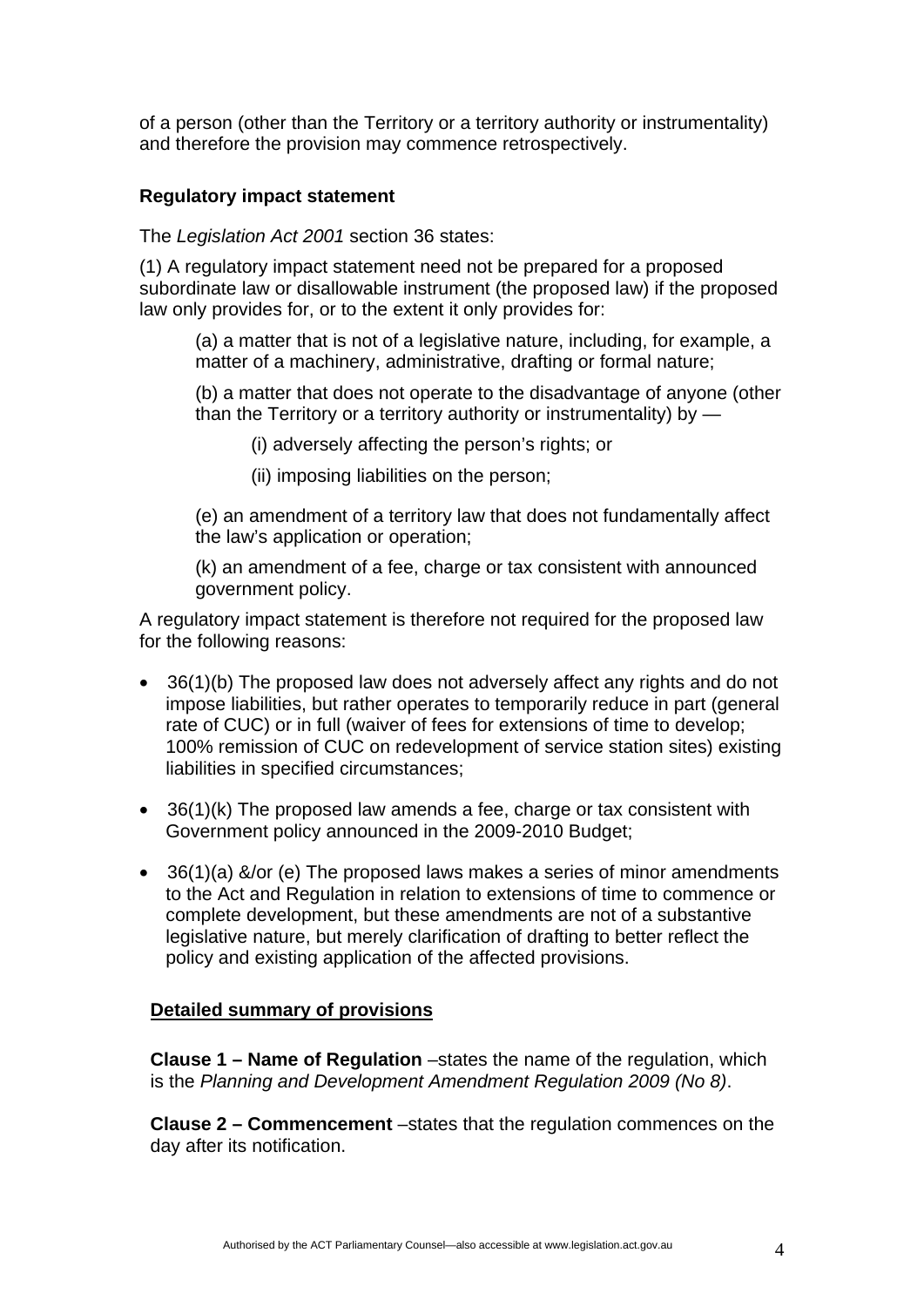**Clause 3 – Legislation amended** – states that the regulation amends the *Planning and Development Regulation 2008*.

**Clause 4 – Section 175(1)** – is a minor technical change of expression necessary for drafting clarity in relation to remissions of change of use charge.

**Clause 5 – Section 175(1)(a)** – is a minor technical change of expression necessary for drafting clarity in relation to remissions of change of use charge.

**Clause 6 – Section 175(1)(b)** – is a minor technical drafting change for clarity. The change makes it clear that a policy direction can recognise the remission of a change of use charge for a period of time alone without reference to any other circumstance.

**Clause 7 – Section 175(2)(a)** – is a minor technical change of expression necessary as a consequence of new section 175(1)(b).

**Clause 8 – Section 175(6) to (8)** – inserts new sections which allow a reduction in the change of use charge through a policy direction, consistent with the government policy announced in the Territory Budget for 2009-2010, to operate retrospectively from 1 June 2009. The policy directions provide, for a period of 12 months, for a remission in the general rate of change of use charge from 75% to 50%, and a 100% remission in certain circumstances relating to the redevelopment of disused services station sites, and is given effect by policy direction made by the Minister under s177 of the *Planning and Development Regulation 2008* prior to 1 July 2009.

**Clause 9 – Section 202** – is a minor technical drafting change to ensure consistency with s298A (4)(a)(ii) of the Act in relation to applications for extensions of time to commence or complete building and development.

**Clause 10 – Section 203 heading** – is a minor technical change to heading.

**Clause 11 – Section 203(2)** –Table 203 is simplified consistent with the requirements of modified s298A(5) in the Act.

**Clause 12 – Section 204 heading** – is a minor technical change to heading.

**Clause 13 – Section 204(2)** – is a minor technical change of expression for drafting clarity in relation interpretation of Table 204. The table has also been simplified consistent with modified s298A(5).

**Clause 14 – Section 204(4) new definition of period of extension** – refers to s298A of the Act for a definition of the *period of extension*. Consistent with current legislative drafting practice, the definition has been moved to the Act (s298A (5)).

**Clause 15 – Section 205 heading** – is a minor technical change to heading.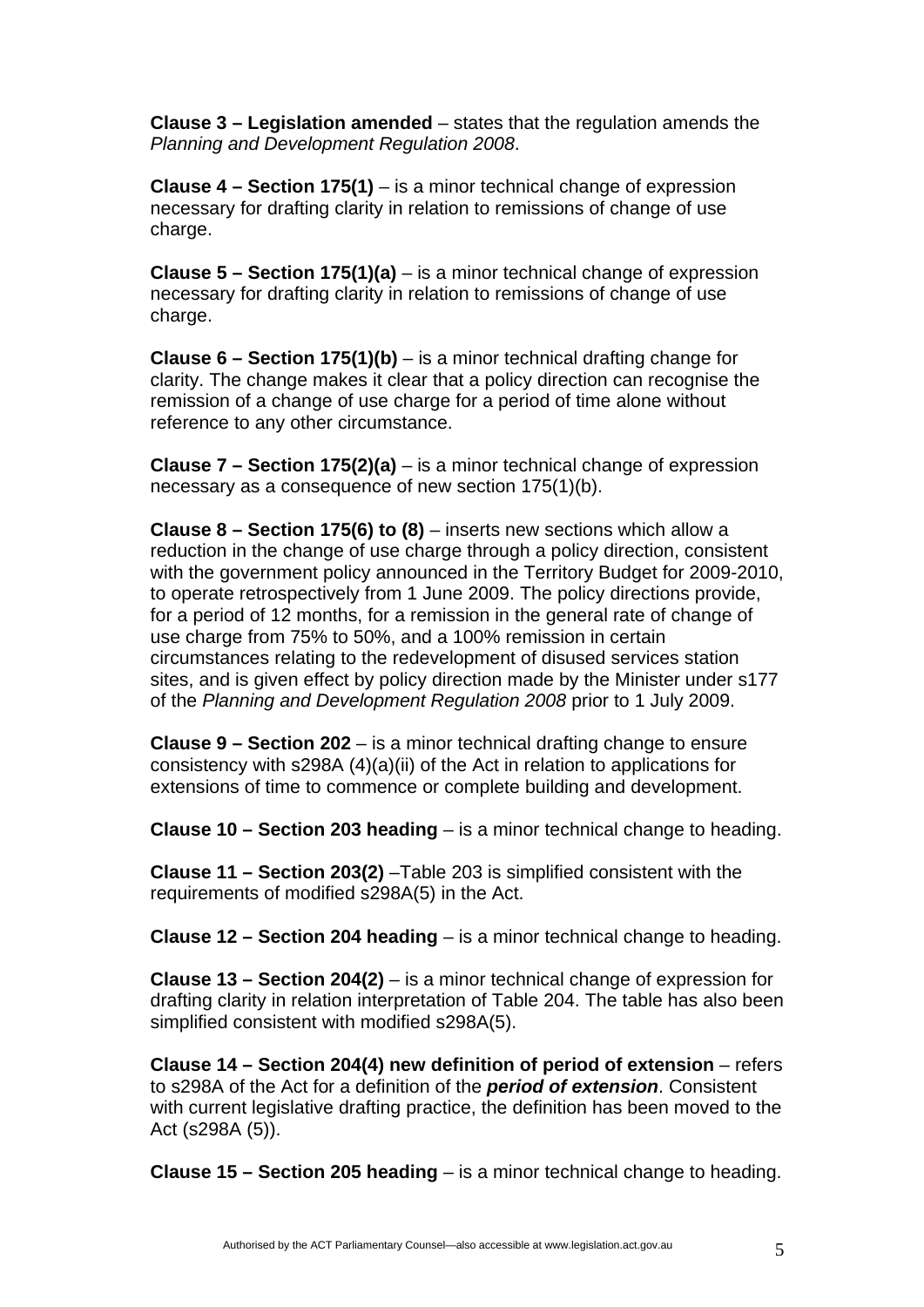**Clause 16 – Section 205(2)** – is a minor technical change to drafting.

**Clause 17 – Section 206 heading** – is a minor technical change to heading.

**Clause 18 – Section 206(2)** – is a minor technical change to drafting.

**Clause 19 – Section 207 heading** – is a minor technical change to heading.

**Clause 20 – Section 207(2)** – is a minor technical change to drafting.

**Clause 21 – Schedule 20, modification 20.1, section 429F – The clause** modifies, through a transitional regulation making power under section 429 of the Act, section 298A of the Act. Act modifications under section 429 expire on 31 March 2010 as a result of the operation of section 431 of the Act.

*Planning and Development Amendment Regulation 2008 (No 4)* - SL2008-41 modified the requirements in the Act and amended the Regulation in relation to applications for extensions of time to commence or complete development provisions in a lease to provide for a reduced fee regime; removal of a maximum extension period; to make provision for hardship; and allowed for delays in obtaining statutory approvals to be taken into account. In December 2008 the planning and land authority published a *Guide to fees for extending building and development provisions*, which provided a detailed explanation on the intended application of the section 298A of the Act and Division 5.7.2 of the Regulation. In practice, industry expressed concerns that the regulation did not necessarily provide for the scaling of fees over time in the manner intended.

The modifications make it clear that the fee for an extension of time is scaled over time (lower fee for the first 12 months extension and a higher fee for second extension, etc) and that this scaling applies whether an extension of time is sought in one or multiple applications.

Clause 21 in the proposed law makes a series of modifications, for the avoidance of doubt, to section 298A of the Act. The modifications are as follows:

- 429F (3)(b) is modified so that it makes it clear that in defining the *required fee* that this is to be worked out using the formula specified for each year, or part year, of the period of extension of time sought. A clear worked example of how the required fees should be calculated is also provided.
- 429F (4) inserts clarification about how earlier extensions of time which have been approved are taken into account in working out the required fee, in particular:

 $(4)(a)(i)$  and (ii) require the period of extension be taken to include each earlier period of extension granted, other than extensions for which the required fee was waived under s131 of the *Financial*